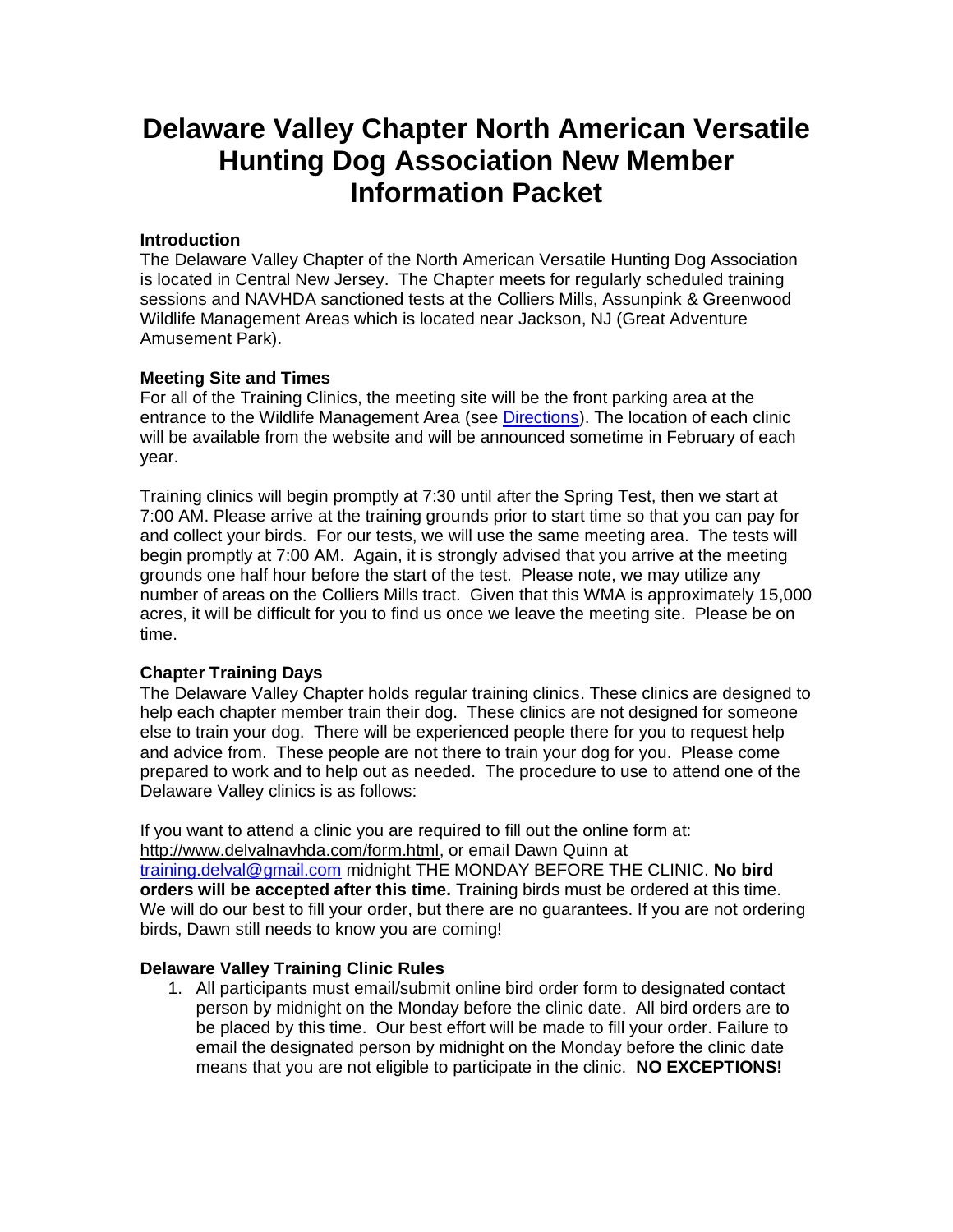- 2. Individuals who are not doing bird work or individuals that are bringing their own birds must email the designated contact person by midnight on the Monday before the clinic date. Failure to email the designated person by midnight on the Monday before the clinic date means that you are not eligible to participate in the clinic. **NO EXCEPTIONS!**
- 3. All guests and visitors, who will be working a dog, must email by midnight on the Monday before the clinic date. Failure to email the designated person by midnight on the Monday before the clinic date means that you are not eligible to participate in the clinic. **NO EXCEPTIONS!**
- 4. The chapter reserves the right to limit or modify bird orders. The chapter will not accept orders for more birds than can be used at a single training session.
- 5. You will be charged a \$5 fee per dog (limit 2 dogs) for each clinic you attend. Birds will be available at cost. Please note, the clinic and handling fees go to the chapter to help defer other costs associated with the club.
- 6. All bird orders and clinic fees must be paid in full before the start of the clinic. No checks will be accepted. **NO EXCEPTIONS**!
- 7. If you are not able to attend the clinic, you will still be responsible for the cost of the birds. The chapter will make no effort to hold your birds until the next clinic.
- 8. You should bring a carrier for any field birds that you may have ordered. Birds will be divided up at the start of the clinic.
- 9. Pigeons may not be shot at Del-Val training clinics.
- 10. All dead game must be removed from the grounds at the end of the day.
- 11. All trash and debris must be removed from the grounds at the end of the clinic.
- 12. No Alcoholic Beverages are permitted on the training grounds.
- **13.** Guests and visitors will be allowed one free clinic. After this complimentary clinic, the guest or visitor must join both the Del-Val Chapter and NAVHDA International. **No Exceptions!**
- 14. Hunter orange hats or clothing must be worn by all participants and spectators at the clinics.
- 15. Keep in mind that we do share these grounds with others (hikers, fishermen, bird watchers, etc.). Be aware of their presence and respect their rights to access the property. Safety First!
- 16. Shooting at a Del-Val clinic is an honor reserved for chapter members in good standing who: (a) posses a current valid NJ Firearms Hunting License (b) have demonstrated safe gun handling skills at a prior Del-Val event (c) have been active in the NAVHDA system and have an understanding of dog training that will allow them to know when a bird needs to be shot.